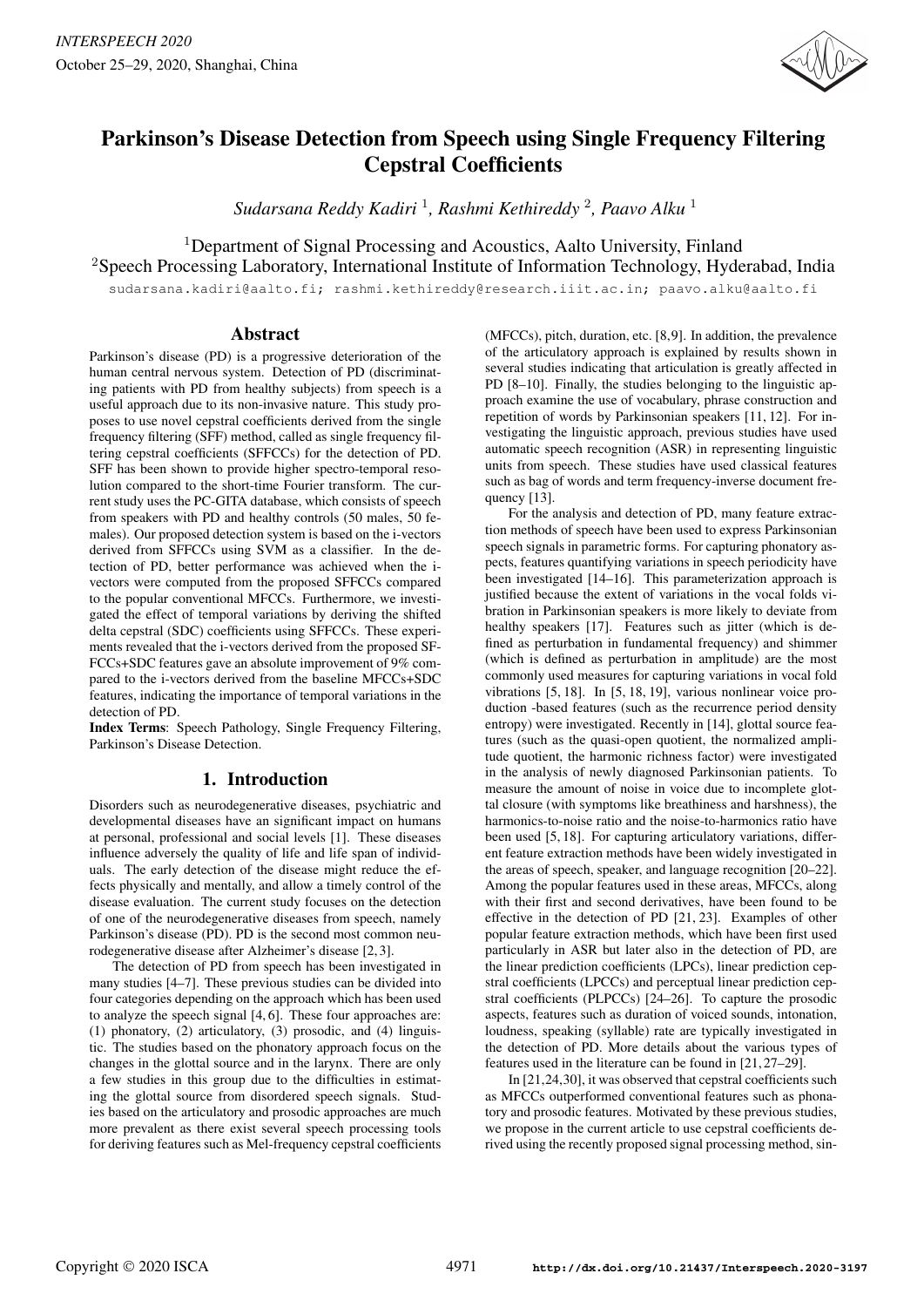gle frequency filtering (SFF). The SFF method has been shown in [31–34] to provide higher spectral and temporal resolution for deriving speech features compared to the short time Fourier transform, which is used in the computation of MFCCs.

The major contributions of this study are:

- Investigating single frequency filtering cepstral coefficients (SFFCCs) for the detection of PD from speech signals
- Exploring shifted delta cepstra (SDC) with SFFCCs for capturing temporal variations in speech information across frames

The organization of this paper is as follows. The single frequency filtering (SFF) method is described first in Section 2 to explain the basis for extracting SFFCCs. The PD detection system pipeline developed in this study by using the SFFCCs features is described in Section 3. The experimental details are discussed in Section 4, and results of the experiments are presented in Section 5. Finally, Section 6 presents a summary.

# 2. Single Frequency Filtering (SFF) and Extraction of SFFCCs

In this section, the SFF method is first described. After this, the extraction of cepstral coefficients, SFFCCs, from SFF is described.

#### 2.1. The Single Frequency Filtering (SFF) method

SFF [31, 32] is a time-frequency analysis method that is used to compute an amplitude envelope as a function of time for each frequency. The amplitude envelope is derived by first frequency-shifting the pre-emphasized speech signal  $(x[n])$  by multiplying with an exponential function  $(\hat{x}_k[n])$  $x[n]e^{-j2\pi \hat{f}_k n/f_s}$ , where  $f_s$  is the sampling frequency,  $\hat{f}_k = \frac{f_s}{2} - f_k$ , and  $f_k$  is the  $k^{th}$  desired frequency). The frequencyshifted signal is filtered using a single-pole filter. The transfer function of the single-pole filter is  $H(z) = \frac{1}{1 + r z^{-1}}$ . The pole of the filter is located on the negative real axis at  $z = -r$ . The output of the filter is given by

$$
y_k[n] = -ry_k[n-1] + \hat{x}_k[n].
$$
 (1)

At frequency  $f_k$ , the amplitude envelope  $(v_k[n])$  of  $y_k[n]$  is computed as

$$
v_k[n] = \sqrt{(y_{k_r}[n])^2 + (y_{k_i}[n])^2},\tag{2}
$$

where  $y_{k_r}[n]$  is the real part of  $y_k[n]$  and  $y_{k_i}[n]$  is the imaginary parts of  $y_k[n]$ . The amplitude envelopes can be computed for several frequencies at intervals of  $\Delta f$  by defining  $f_k$  as follows:

$$
f_k = k\Delta f, \qquad k = 1, 2, \dots, K,
$$
 (3)

where  $K = \frac{(f_s/2)}{\Delta f}$ . In this study, 512 linearly spaced frequency components are considered (which results in  $\Delta f = 31.25$ ). The SFF spectrum can be obtained for each instant of time from  $v_k[n]$ . The steps involved in deriving the SFF spectrum are shown in Fig. 1.

### 2.2. Extraction of SFFCCs

SFFCCs are extracted by computing the cepstrum  $(C_k[n])$  of the SFF spectrum as follows:

$$
C_k[n] = \text{IFFT}(\log_{10}(v_k[n])). \tag{4})
$$



Figure 1: *Block diagram describing the steps involved in deriving the single frequency filtering (SFF) spectrum [34].*

From  $C_k[n]$ , the first 13 cepstral coefficients are considered, which are referred to as SFFCCs. From static coefficients, delta (∆) and double-delta (∆∆) coefficients are also derived, which results in 39-dimensional SFFCCs. The schematic block diagram describing the steps involved in the extraction of SFFCCs is shown in Fig. 2.



Figure 2: *Block diagram of the extraction of single frequency filtering cepstral coefficients (SFFCCs) [33, 35]*

# 3. Detection System

This section describes the details of the proposed system to detect PD from speech signals. The block diagram describing the steps involved in the proposed system is shown in Fig. 3. The system consists of three main parts: front-end feature extraction, back-end processing, and classification. The feature extraction stage includes the extraction of SFFCCs from the SFF spectrum, followed by the extraction of SDCs from SFFCCs. Back-end processing involves the extraction of fixed-length ivectors from the variable-length features. The last part involves classifying the speech signals either as healthy or Pakinsonian using the support vector machine (SVM) classifier.



Figure 3: *Block diagram of the proposed PD detection system.*

#### 3.1. Parameters used for SFFCCs feature extraction

For the SFF spectrum estimation,  $r = 0.99$  and  $\Delta f = 31.25$ Hz (resulting in 512 amplitude envelopes) are used. SFFCCs are extracted with an interval of 10 ms from  $v_k[n]$  rather than considering at every time instant, and first 13 cepstral coefficients are extracted.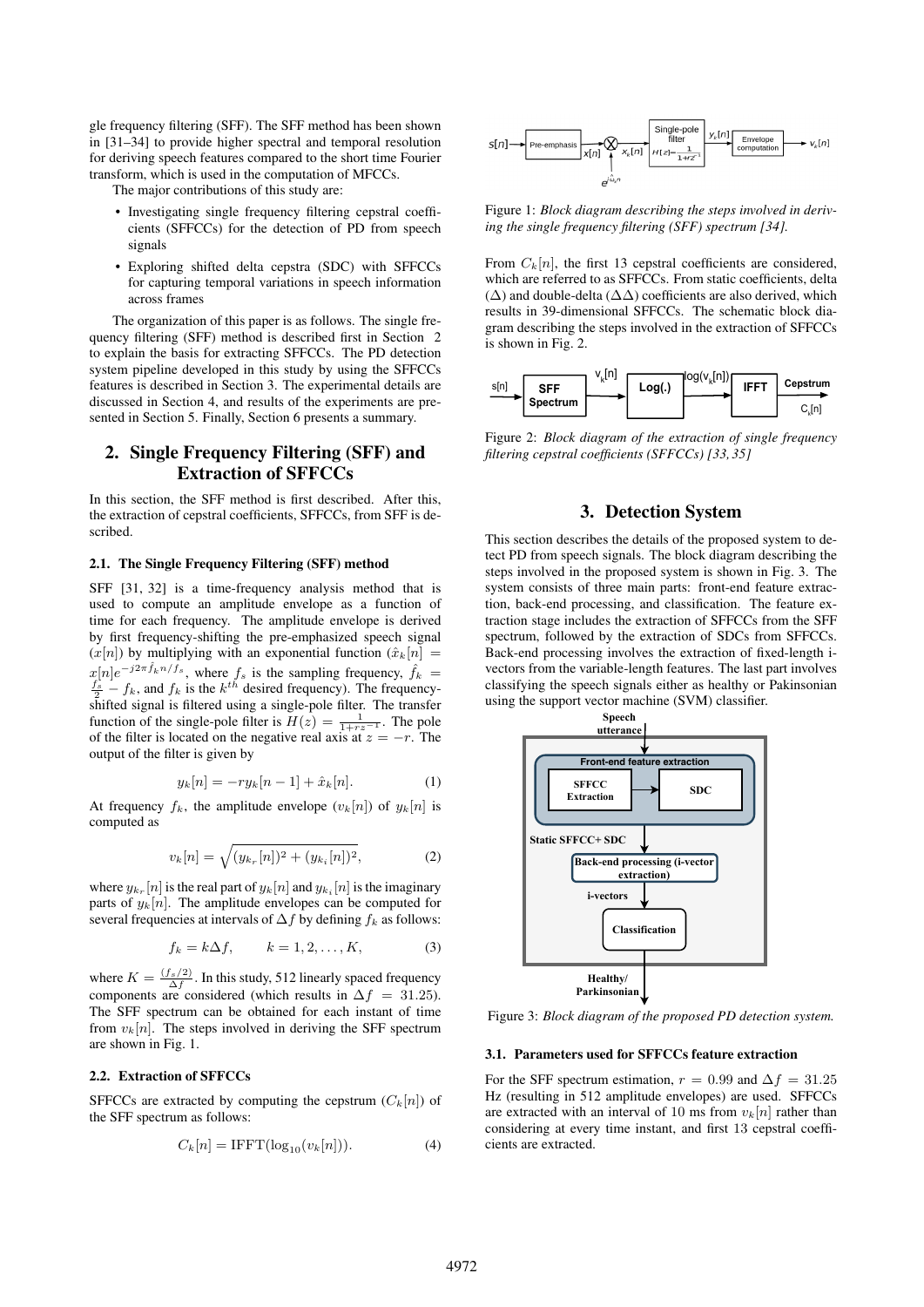### 3.2. Shifted delta cepstra (SDC)

Studies in [36] have shown that the shifted delta cepstra (SDC) features capture temporal variations in speech across several frames. In this study, the SDC features are computed from the SFFCCs for each frame. The configuration used in the computation of the SDC features, denoted as  $N-d-p-K$ , involves four parameters, which are explained as follows. For time instant  $t$ , delta computations are conducted between the cepstral coefficients of the  $(t + ip - d)^{th}$  frame and the  $(t + ip + d)^{th}$  frame. By varying  $i$  from 1 to  $K$  and by stacking the obtained values, the delta coefficients are obtained. The SDC features, denoted by  $\Delta c(t, i)$ , are computed for the cepstral coefficients at time t and shift i as follows

$$
\Delta \mathbf{c}(\mathbf{t}, \mathbf{i}) = \mathbf{c}(\mathbf{t} + \mathbf{i}\mathbf{p} + \mathbf{d}) - \mathbf{c}(\mathbf{t} + \mathbf{i}\mathbf{p} - \mathbf{d}), \quad (5)
$$

where  $N$  denotes the dimension of the static cepstral coefficients; d denotes the delay/advance from the current frame;  $p$  is the shift between consecutive delta computations; and K such delta computations are concatenated to form  $N\times K$ dimensional SDC coefficients. In many previous studies, SDCs are derived from 13-dimensional MFCCs, using the 1-3-7 (dp-K) configuration. In the present study, the configuration for SDC was initially set to 13-1-3-7 which resulted in 91 SDCs. Combining both the static 13-dimensional SFFCCs and the 91 dimensional SDCs results in a 104-dimensional feature vector for each frame. In addition, we investigate in this study the effect of using different values for  $d$  and  $K$  which changes the amount of temporal context (see Tables 3 and 4).

#### 3.3. Extraction of i-vectors

The process of extracting i-vectors [37] involves factor analysis for representing the feature vectors in terms of uncorrelated latent components. Given variable-length features derived from utterances, GMM models the dependencies along the utterances by representing them using Gaussian components. Factor analysis is applied over the Gaussian supervectors (stacked means of GMMs). Each utterance adapted by Gaussian supervectors  $M$  can be represented by a mean component  $(m)$  and an offset  $(Tw)$ .

$$
\mathbf{M} = \mathbf{m} + \mathbf{Tw},\tag{6}
$$

where mean component m is obtained from the model trained on all class data (GMM-UBM supervectors), T is the total variability matrix, and w represents the i-vectors that are used for classification. The initial means and variances of the GMM-UBM model were learnt using k-means clustering. Various configurations for the GMM and i-vector dimensions were investigated and it was found that the system performed best using 8 Gaussian components and 50-dimensional i-vectors.

## 3.4. Classification

Detection experiments were carried out using the SVM classifier. SVM was chosen because it is known to be an effective classifier, when the amount of training data is limited. In the experiments, 80% of the data is used for training and 20% of data is used for testing. The SVM was trained with the radial basis function (RBF) kernel in the one-vs-rest fashion.

# 4. Experimental setup

This section describes the PD database used, the evaluation metrics selected and the baseline features considered for comparison.

### 4.1. Database

In this study, the PC-GITA Parkinsonian speech database is used [38]. The database consists of speech recordings of 50 patients with PD (25 male and 25 female) and 50 healthy controls (25 male and 25 female). Recordings were carried out in a sound proof booth and all the speakers are Colombian Spanish native speakers. The database is balanced by gender and age. The age ranges between 33 and 77 years (mean 62.26 years) for the male patients, and between 44 and 75 years (mean 60.16 years) for the female patients. For the healthy speakers, the age ranges between 31 and 86 years (mean 61.26 years) for the males, and between 43 and 76 years (mean 60.76 years) for the females. The data consists of vowels, isolated words, diadochokinetic words, sentences, and reading text. In this study, three repetitions of the five Spanish sustained vowels are considered as in [3,18]. Further details of the database can be found in [38, 39].

#### 4.2. Evaluation metrics

The primary evaluation metric is the detection accuracy. As an additional metric, the F1-score is also reported. The F1 score balances between false positives and false negatives which makes it unbiased to the majority class.

### 4.3. Baseline features for comparison

The most popular speech features, namely MFCCs [19, 21, 24], are used as the baseline features. The baseline system configuration is similar to the proposed system. In the baseline system, 13-dimensional MFCCs are extracted using a hamming window size of 20 ms and a shift of 10 ms. The mean normalized 13 static MFCC features are used to obtain 91 SDC features using the 13-1-3-7 configuration which is similar to the configuration used in our proposed system.

# 5. Results and discussion

Detection experiments are carried out with i-vectors extracted from six cepstral representations as follows: (1) 13 dimensional MFCCs, (2) 39-dimensional MFCCs+ $\Delta + \Delta\Delta$ , (3) MFCCs+SDC (i.e., the combination of 13-dimensional MFCCs and the corresponding 91-dimensional SDC), (4) 13 dimensional SFFCCs, (5) 39-dimensional SFFCCs+ $\Delta + \Delta\Delta$ , and (6) SFFCCs+SDC (i.e., the combination of 13-dimensional SFFCCs and the corresponding 91-dimensional SDC). These systems are referred to, respectively, as: MFCCs, MFCCs+ $\Delta$ +  $\Delta\Delta$ , MFCCs+SDC, SFFCCs, SFFCCs+ $\Delta + \Delta\Delta$  and SF-FCCs+SDC in this paper.

The detection results of the six systems described above are reported in Table 1. From the table, it can be clearly seen that all the systems using the proposed SFFCCs features (rows 4-6) perform clearly better than the baseline systems (rows 1- 3). Among the baseline systems, the MFCCs+SDC system performed better than the other systems. Similarly, among the proposed systems, the SFFCCs+SDC system performed better than the other ones.

By comparing the results obtained with the static cepstral coefficients, it was found that the proposed SFFCCs system outperformed the baseline MFCCs system with an absolute improvement of 12%. Adding the first and second derivatives to the static cepstral coefficients does not improve the performance of the baseline MFCC-based system. However, adding the first and second derivatives improved the performance of the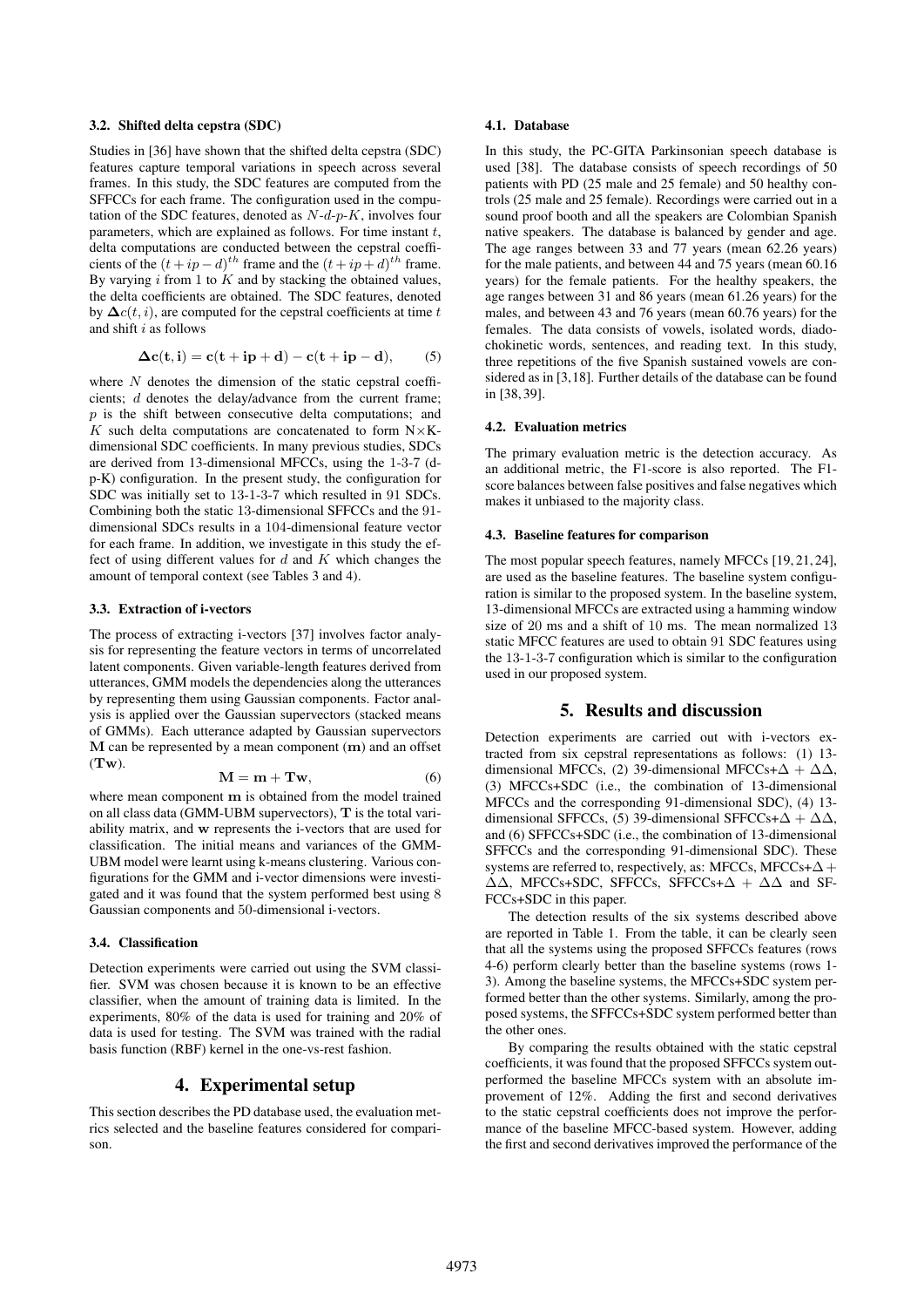Table 1: *Detection performance (accuracy in % and F1-score in %) for the baseline (MFCCs-based) and proposed (SFFCCsbased) systems.*

| <b>Features used for</b><br>deriving i-vectors | Acc.  | F1    |
|------------------------------------------------|-------|-------|
| <b>MFCCs</b>                                   | 56.66 | 56.54 |
| $MFCCs+\Delta + \Delta\Delta$                  | 55.00 | 54.44 |
| MFCCs+SDC                                      | 64.66 | 64.26 |
| <b>SFFCCs</b>                                  | 68.66 | 68.59 |
| SFFCCs+ $\Delta + \Delta\Delta$                | 72.00 | 71.93 |
| <b>SFFCCs+SDC</b>                              | 73.33 | 73.32 |

proposed SFFCC-based system. Furthermore, it can be clearly seen that by introducing the SDC features with the static cepstral coefficients improved the detection performance for both the MFCC-based system (i.e., MFCCs+SDC) and the proposed SFFCC-based system (i.e., SFFCCs+SDC). This shows, importantly, that using speech information extracted over a longer context indeed helps improving the detection of PD. Between the SDC-based systems, the proposed SFFCCs+SDC system outperformed the baseline MFCCs+SDC system with an absolute improvement of 9%. Overall, it is observed that the proposed SFFCCs+SDC system performed better than any other system. The better results obtained with the SFFCC-based systems indicate the capability of SFF to capture the spectrotemporal variations of speech.

The class-wise detection performance in terms of accuracy is given in Table 2 for healthy and Parkinsonian speech. From the results, it can be observed that the baseline systems (MFCCs, MFCCs+ $\Delta + \Delta\Delta$  and MFCCs+SDC) are more accurate in detecting healthy speech than Parkinsonian speech. However, the proposed systems (SFFCCs, SFFCCs+ $\Delta + \Delta\Delta$ ) and SFFCCs+SDC) detect Parkinsonan speech better than the baseline systems. Among the baseline systems, the MFCCs+SDC system is better than the other baselines. Similarly, among the proposed systems, the SFFCCs+SDC is found to be more accurate than the other systems.

Table 2: *Class-wise accuracies (in %) for the baseline (MFCCsbased) and proposed (SFFCCs-based) systems. HS: Healthy speech, PS: Parkinsonian speech.*

| <b>Feature representation</b> | НS    | PS    |
|-------------------------------|-------|-------|
| <b>MFCCs</b>                  | 62.00 | 51.33 |
| $MFCCs+\Delta + \Delta\Delta$ | 66.00 | 44.00 |
| MFCCs+SDC                     | 75.33 | 56.67 |
| <b>SFFCCs</b>                 | 73.33 | 64.00 |
| $SFFCCs+\Delta+\Delta\Delta$  | 76.66 | 67.33 |
| SFFCCs+SDC                    | 75.33 | 71.33 |

From the results in Tables 1 and 2, it was observed that by computing SDCs from the static cepstral coefficients (MFCCs or SFFCCs) gave a clear improvement in detection performance, and also lesser bias towards the healthy speech class. Due to this observation, we investigated further the configurations used in the SDC computation. More specifically, two important parameters  $d$  (the number of delays/advances from the current frame) and  $K$  (the number of delta computations for concatenation) were varied to study the effect of these parameters on detection performance. The remaining two parameters  $N$  (the dimension of the static cepstral coefficients) and  $p$  (the shift between consecutive delta computations) were fixed to 13 and 3, respectively.

Tables 3 and 4 show the results obtained for varying the

Table 3: *Detection performance (accuracy in % and F1-score in %) obtained by varying the delay/advance parameter* d *(from 1 to 3) in the computation of SDC for the MFCCs+SDC and SFFCCs+SDC systems.*

| <b>Feature representation</b> | Acc.  | F1    |
|-------------------------------|-------|-------|
| MFCCs+SDC (13-1-3-7)          | 64.66 | 64.26 |
| MFCCs+SDC (13-2-3-7)          | 60.00 | 59.78 |
| MFCCs+SDC (13-3-3-7)          | 61.00 | 60.52 |
| SFFCCs+SDC (13-1-3-7)         | 73.33 | 73.32 |
| SFFCCs+SDC (13-2-3-7)         | 75.33 | 75.29 |
| SFFCCs+SDC (13-3-3-7)         | 70.33 | 70.25 |

Table 4: *Detection performance (accuracy in % and F1-score in %) obtained by varying the delta computation parameter* K *(from 5 to 8) in the computation of SDC for the MFCCs+SDC and SFFCCs+SDC systems.*

| <b>Feature representation</b> | Acc.  | F1    |
|-------------------------------|-------|-------|
| MFCCs+SDC (13-1-3-5)          | 60.66 | 60.36 |
| MFCCs+SDC (13-1-3-6)          | 65.00 | 64.91 |
| MFCCs+SDC (13-1-3-7)          | 64.66 | 64.26 |
| MFCCs+SDC (13-1-3-8)          | 62.00 | 61.71 |
| SFFCCs+SDC (13-2-3-5)         | 69.66 | 69.59 |
| SFFCCs+SDC (13-2-3-6)         | 76.00 | 75.93 |
| SFFCCs+SDC (13-2-3-7)         | 75.33 | 75.29 |
| SFFCCs+SDC (13-2-3-8)         | 72.66 | 72.56 |
|                               |       |       |

selected two parameters in configuring the SDC computation. The  $d$  value was varied from 1 to 3 (see Tables 3), and it was found that the baseline MFCCs+SDC system performed best with  $d = 1$  and that the proposed SFFCCs+SDC system performed best with  $d = 2$ . By fixing the d value, K value was varied from 5 to 8, and the results are given in Tables 4. From the results shown in table, it can be observed that both the baseline MFCCs+SDC system and the proposed SFFCCs+SDC system performed best with  $K = 6$ . In summary, the best performance for the MFCCs+SDC baseline system was achieved using the configuration 13-1-3-6 (65%) and the best configuration for the proposed SFFCCs+SDC system was 13-2-3-6 (76%). When comparing the best configurations for the baseline and proposed systems, it is found that the proposed system gave an absolute improvement of 11%.

# 6. Summary

In this study, we proposed to use single frequency filtering cepstral coefficients (SFFCCs) for the detection of Parkinson's disease from speech. The detection experiments were carried out with the sustained vowels from well-known PC-GITA database. Experiments with the SVM classifier revealed that the i-vectors derived from the proposed SFFCCs features outperformed the i-vectors derived from the conventional MFCCs features. Furthermore, by computing SDCs from the SFFCCs (SFFCCs+SDC) resulted in an absolute improvement of 9% compared to the baseline MFCCs+SDC features, indicating the importance of temporal variations captured by SDC.

### 7. References

- [1] L. Marsh, "Depression and parkinson's disease: current knowledge," *Current neurology and neuroscience reports*, vol. 13, no. 12, p. 409, 2013.
- [2] L. V. Kalia and A. E. Lang, "Parkinson's disease." *Current neurology and neuroscience reports.*, Aug 2015.
- [3] S. Arora, L. Baghai-Ravary, and A. Tsanas, "Developing a large